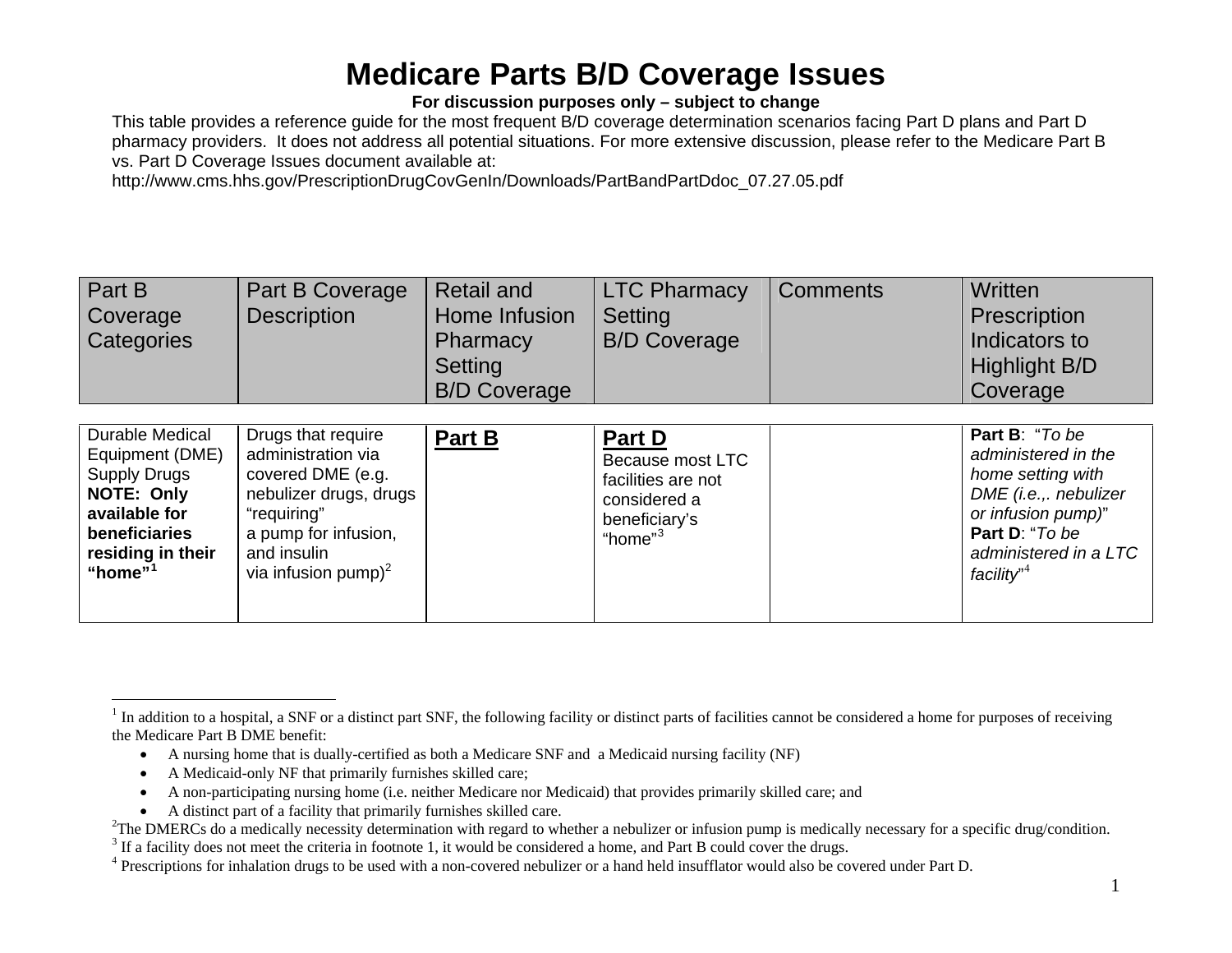| Part B<br>Coverage<br>Categories                        | Part B Coverage<br><b>Description</b>                                                                                                                                                                                                                | <b>Retail and</b><br>Home Infusion<br>Pharmacy<br><b>Setting</b><br><b>B/D Coverage</b>                                                                                                                                                       | <b>LTC Pharmacy</b><br>Setting<br><b>B/D Coverage</b>                                                                                                                                                                                             | <b>Comments</b>                                                                                                                                                                                               | Written<br>Prescription<br>Indicators to<br>Highlight B/D<br>Coverage                                                                                                     |
|---------------------------------------------------------|------------------------------------------------------------------------------------------------------------------------------------------------------------------------------------------------------------------------------------------------------|-----------------------------------------------------------------------------------------------------------------------------------------------------------------------------------------------------------------------------------------------|---------------------------------------------------------------------------------------------------------------------------------------------------------------------------------------------------------------------------------------------------|---------------------------------------------------------------------------------------------------------------------------------------------------------------------------------------------------------------|---------------------------------------------------------------------------------------------------------------------------------------------------------------------------|
| Drugs furnished<br>"incident to" a<br>physician service | Injectable/<br>Intravenous drugs 1)<br>administered "incident<br>to" a physician service<br>and 2) considered by<br>Part B carrier as "not<br>usually self-<br>administered".                                                                        | Part D<br>Because by<br>definition a<br>pharmacy cannot<br>provide a drug<br>"incident to" a<br>physician's service<br>(Only a physician<br>office, or where<br>applicable a CAP<br>vendor, would bill<br>Part B for "incident<br>to" drugs). | Part D<br>Because by<br>definition a<br>pharmacy cannot<br>provide a drug<br>"incident to" a<br>physician's service<br>(Only a physician<br>office, or where<br>applicable a CAP<br>vendor, would bill<br>Part B for "incident<br>to" drugs). $5$ | Part D plans should<br>not implement<br>pharmacy edits to<br>determine B vs. D<br>coverage for<br>injectable/IV drugs<br>only covered under<br>Part B when furnished<br>"incident to" a<br>physician service. |                                                                                                                                                                           |
| Immunosuppressant<br>Drugs                              | Drugs used in<br>immunosuppressive<br>therapy for<br>beneficiaries that<br>received transplant<br>from Medicare<br>approved facility and<br>were entitled to<br>Medicare Part A at<br>time of transplant (i.e.<br>"Medicare Covered<br>Transplant"). | B or D:<br>Part B for Medicare<br><b>Covered Transplant</b><br>Part D for all other<br>situations                                                                                                                                             | <b>B</b> or D:<br>Part B for Medicare<br><b>Covered Transplant</b><br>Part D for all other<br>situations                                                                                                                                          | Participating Part B<br>pharmacies must bill<br>the DMERC in their<br>region when these<br>drugs are covered<br>under Part B.                                                                                 | Part B: "For Medicare-<br>covered transplant"<br>Part D: "For<br>rheumatoid arthritis (or<br>other non-transplant<br>use)" or "Not for<br>Medicare-covered<br>transplant" |

<span id="page-1-0"></span> $<sup>5</sup>$  For a LTC resident, if a physician furnishes the drug from the physician's own stock, administers or directly supervises the administration of the drug, and bills</sup> for the drug, then the drug would be considered "incident to" and covered under Part B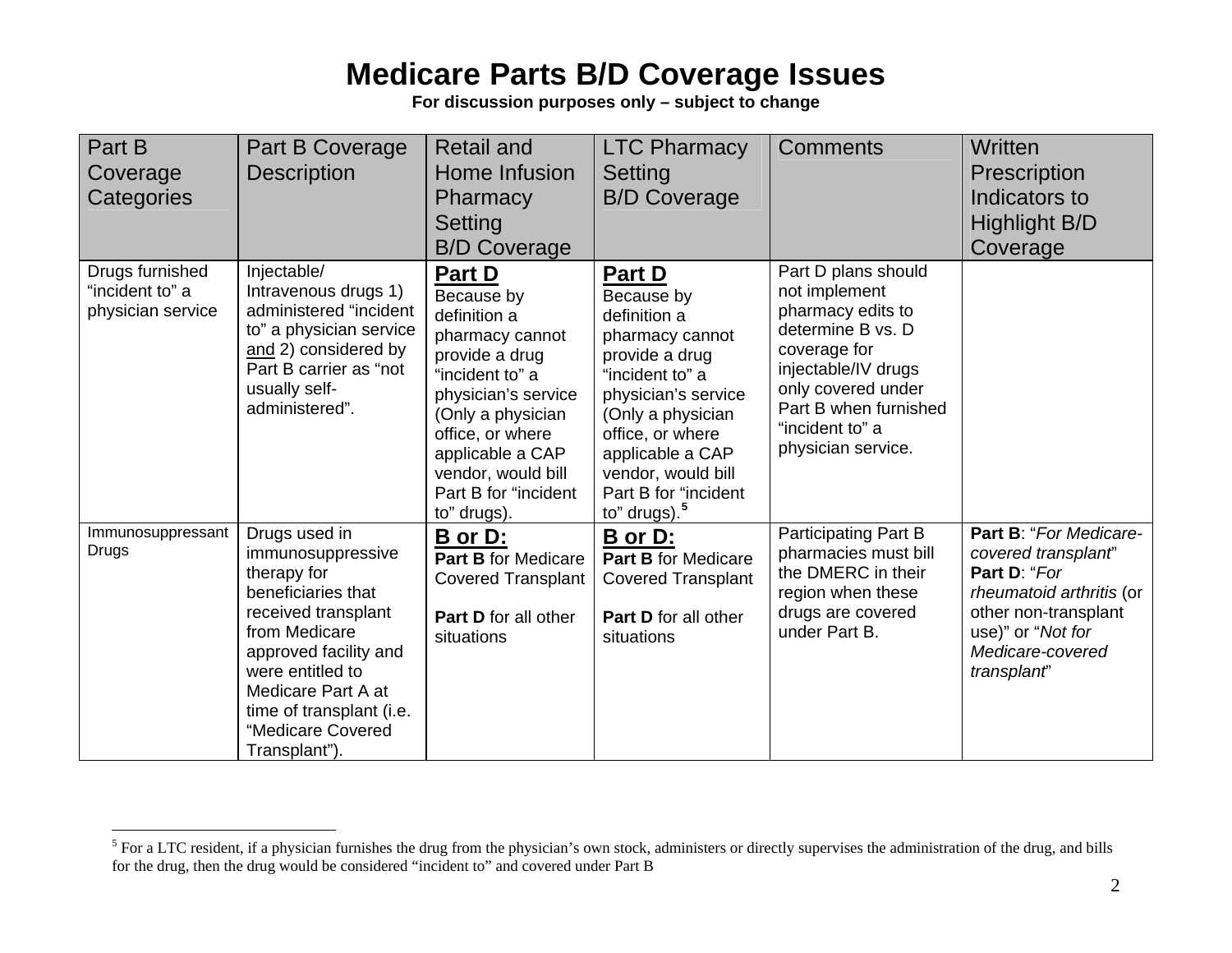| Part B<br>Coverage<br>Categories        | <b>Part B Coverage</b><br><b>Description</b>                                                                                                                                                                                                                 | <b>Retail and</b><br>Home Infusion<br><b>Pharmacy</b><br>Setting<br><b>B/D Coverage</b>     | <b>LTC Pharmacy</b><br>Setting<br><b>B/D Coverage</b>                                | <b>Comments</b>                                                                                                               | Written<br><b>Prescription</b><br>Indicators to<br>Highlight B/D<br>Coverage                                                                                                                     |
|-----------------------------------------|--------------------------------------------------------------------------------------------------------------------------------------------------------------------------------------------------------------------------------------------------------------|---------------------------------------------------------------------------------------------|--------------------------------------------------------------------------------------|-------------------------------------------------------------------------------------------------------------------------------|--------------------------------------------------------------------------------------------------------------------------------------------------------------------------------------------------|
| <b>Oral Anti-Cancer</b><br><b>Drugs</b> | Oral drugs used for<br>cancer treatment that<br>contain same active<br>ingredient (or pro-<br>drug) as injectable<br>dosage forms that<br>would be covered as<br>1) not usually self<br>administered and 2)<br>provided incident to a<br>physician's service | B or D:<br>Part B for cancer<br>treatment<br>Part D for all other<br>indications            | B or D:<br>Part B for cancer<br>treatment<br>Part D for all other<br>indications     | Participating Part B<br>pharmacies must bill<br>the DMERC in their<br>region when these<br>drugs are covered<br>under Part B. | Part B: "For the<br>treatment of<br>cancer"<br>Part D: "For<br>rheumatoid arthritis (or<br>other non-cancer use)"<br>or "Not for the<br>treatment of cancer"                                     |
| Oral Anti-emetic<br><b>Drugs</b>        | Oral anti-emetic drugs<br>used as full<br>therapeutic<br>replacement for IV<br>anti-emetic drugs<br>within 48 hrs of chemo                                                                                                                                   | B or D:<br><b>Part B within 48 hrs</b><br>of chemo<br><b>Part D</b> all other<br>situations | B or D:<br><b>Part B within 48 hrs</b><br>of chemo<br>Part D all other<br>situations | Participating Part B<br>pharmacies must bill<br>the DMERC in their<br>region when these<br>drugs are covered<br>under Part B. | Part B: "To be used<br>within 48 hours of<br>chemotherapy" <sup>6</sup><br>Part D: "To be used<br>beyond 48 hours of<br>chemotherapy" or "For<br>(any non-<br>chemotherapy-<br>associated use)"7 |

<span id="page-2-1"></span><span id="page-2-0"></span><sup>&</sup>lt;sup>6</sup> "*To be used within 24 hours of chemotherapy*" for granisetron and dolasetron.<br><sup>7</sup> Consider separate prescriptions for chemotherapy-related anti-emetics if administration will exceed Part B coverage limits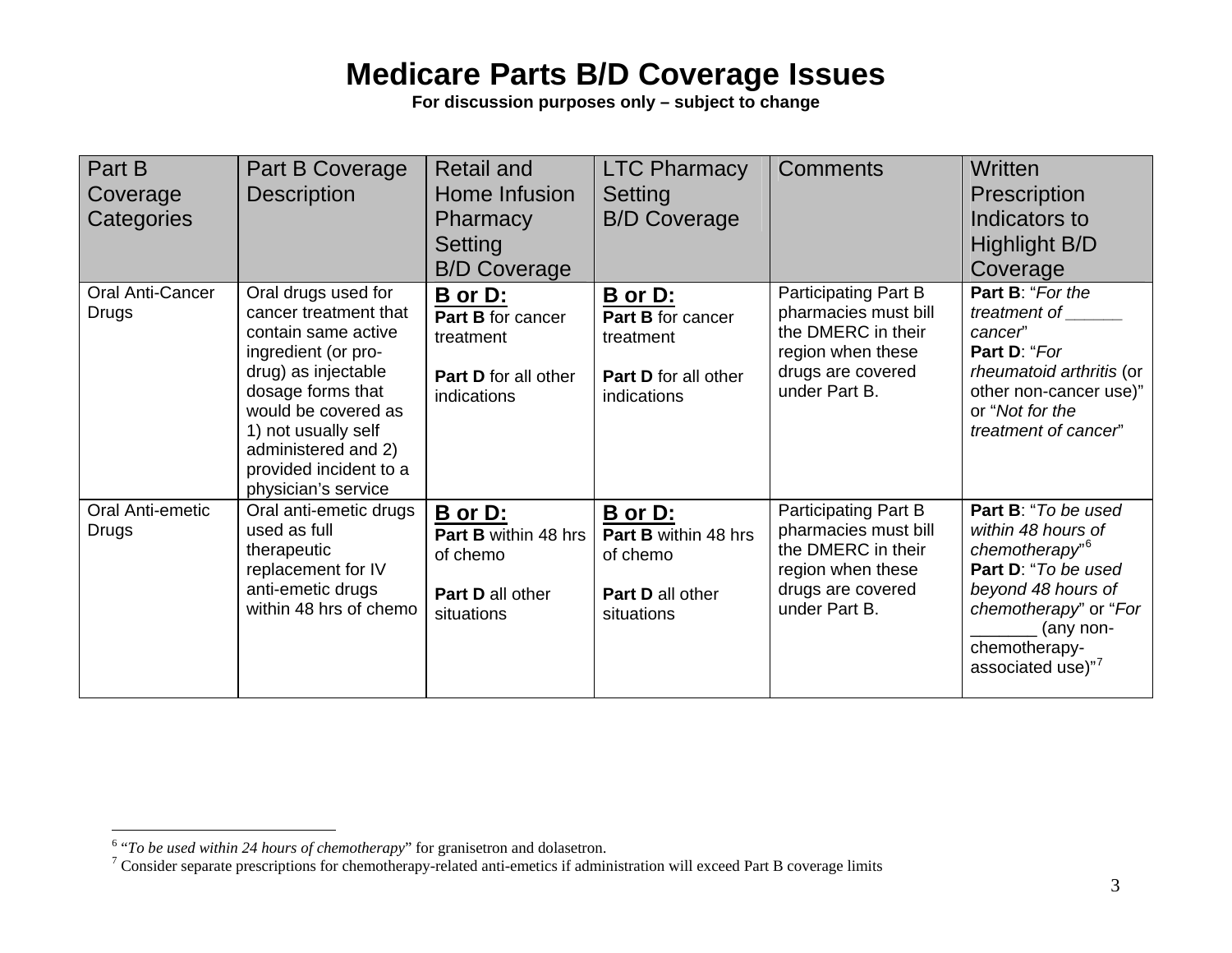| Part B<br>Coverage<br>Categories                                             | Part B Coverage<br><b>Description</b>                                                                                                                                                                                       | <b>Retail and</b><br>Home Infusion<br><b>Pharmacy</b><br>Setting<br><b>B/D Coverage</b>                                                                                   | <b>LTC Pharmacy</b><br>Setting<br><b>B/D Coverage</b>                                                                                                           | <b>Comments</b>                                                                                                                                                                                                                         | <b>Written</b><br><b>Prescription</b><br>Indicators to<br><b>Highlight B/D</b><br>Coverage                                                                                                                |
|------------------------------------------------------------------------------|-----------------------------------------------------------------------------------------------------------------------------------------------------------------------------------------------------------------------------|---------------------------------------------------------------------------------------------------------------------------------------------------------------------------|-----------------------------------------------------------------------------------------------------------------------------------------------------------------|-----------------------------------------------------------------------------------------------------------------------------------------------------------------------------------------------------------------------------------------|-----------------------------------------------------------------------------------------------------------------------------------------------------------------------------------------------------------|
| Erythropoietin<br>(EPO)                                                      | Treatment of anemia<br>for persons with<br>chronic renal failure<br>who are undergoing<br>dialysis when given in<br>the dialysis center or<br>when given "incident<br>to physician's service"<br>for other approved<br>uses | Part D                                                                                                                                                                    | Part D                                                                                                                                                          | For Part B coverage of<br>EPO for ESRD<br>patients undergoing<br>dialysis, the claim<br>must be submitted by<br>the ESRD facility and<br>we would thus not<br>anticipate prescriptions<br>in the retail setting for<br>this covered use | Part D: "For the<br>treatment of                                                                                                                                                                          |
| Prophylactic<br>Vaccines<br>(Influenza,<br>pneumococcal,<br>and hepatitis B) | Influenza,<br>Pneumococcal, and<br>hepatitis B (for<br>intermediate to high<br>risk beneficiaries).                                                                                                                         | B or D:<br>Part B for<br>Influenza,<br>pneumococcal, &<br>hepatitis B (for<br>intermediate to high<br>risk)<br><b>Part D</b> for all other<br>hepatitis B<br>vaccinations | B or D:<br>Part B for influenza,<br>pneumococcal, &<br>hepatitis B (for<br>intermediate to high<br>risk)<br>Part D for all other<br>hepatitis B<br>vaccinations |                                                                                                                                                                                                                                         | <b>Part B</b> (hepatitis B):<br>"For high or<br>intermediate risk"<br><b>Part D</b> (hepatitis B):<br>"For lower risk"<br>Note: Influenza and<br>pneumococcal<br>vaccines are not<br>covered under Part D |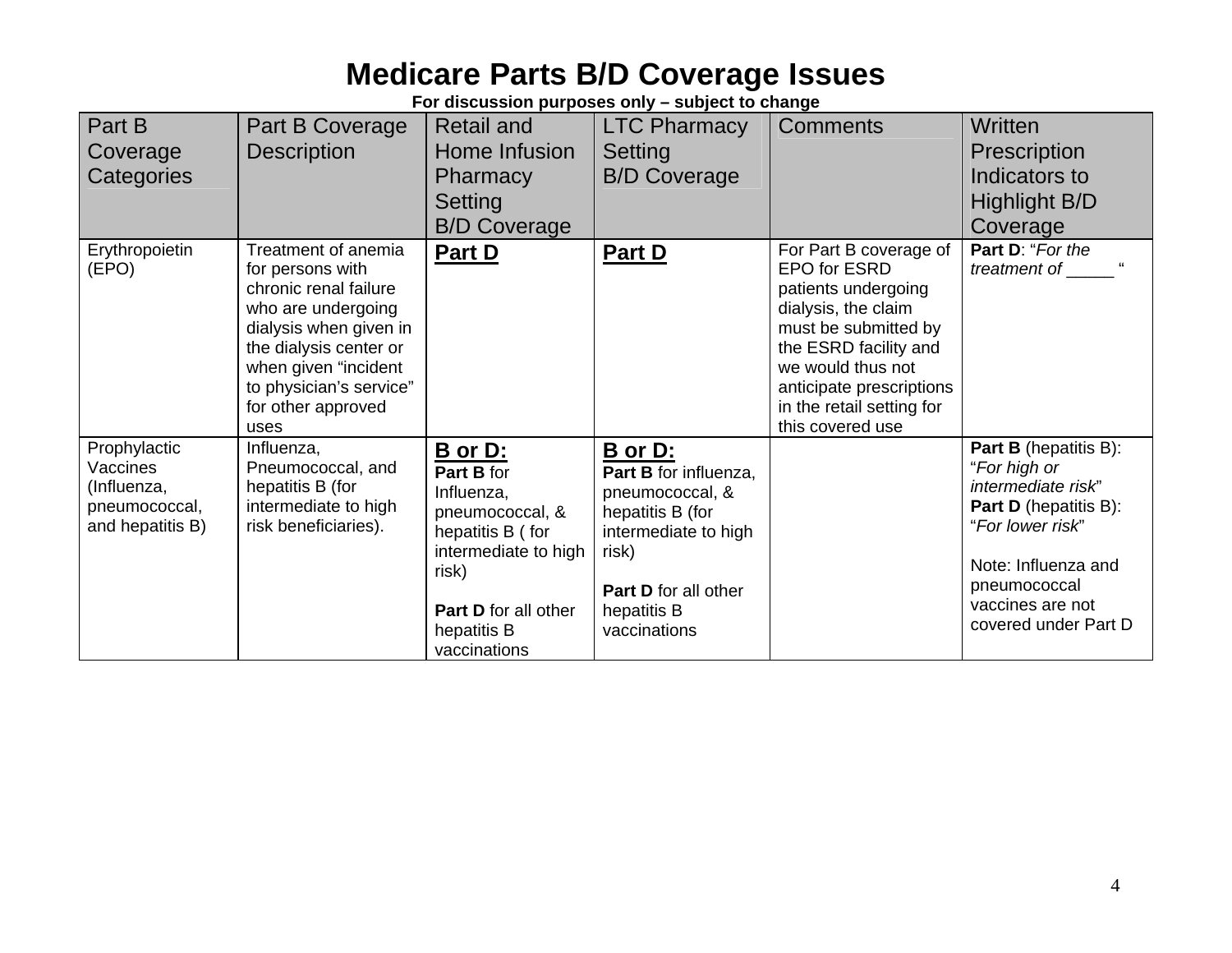| Part B<br>Coverage<br>Categories      | Part B Coverage<br><b>Description</b>                                                                                                                                                                                                                                                                   | <b>Retail and</b><br>Home Infusion<br>Pharmacy<br>Setting<br><b>B/D Coverage</b>                               | <b>LTC Pharmacy</b><br>Setting<br><b>B/D Coverage</b>                                                                 | <b>Comments</b>                                                                                                                                                                                                                                                                                                                                       | Written<br>Prescription<br>Indicators to<br><b>Highlight B/D</b><br>Coverage                  |
|---------------------------------------|---------------------------------------------------------------------------------------------------------------------------------------------------------------------------------------------------------------------------------------------------------------------------------------------------------|----------------------------------------------------------------------------------------------------------------|-----------------------------------------------------------------------------------------------------------------------|-------------------------------------------------------------------------------------------------------------------------------------------------------------------------------------------------------------------------------------------------------------------------------------------------------------------------------------------------------|-----------------------------------------------------------------------------------------------|
| <b>Other Prophylactic</b><br>Vaccines |                                                                                                                                                                                                                                                                                                         | <b>Part D, except as</b><br>described in the<br>comments                                                       | <b>Part D, except as</b><br>described in the<br>comments                                                              | All other prophylactic<br>vaccines generally<br>would be covered<br>under Part D.<br>The exception to this is<br>vaccines given to treat<br>an injury or as a result<br>of direct exposure to a<br>disease or condition.<br>In those<br>circumstances, the<br>vaccine is covered<br>under Part B when<br>provided incident to a<br>physician service. | N/A                                                                                           |
| Parenteral<br><b>Nutrition</b>        | Prosthetic benefit for<br>individuals with<br>"permanent"<br>dysfunction of the<br>digestive tract. If<br>medical record,<br>including the judgment<br>or the attending<br>physician, indicates<br>that the impairment<br>will be long and<br>indefinite duration, the<br>test of permanence is<br>met. | B or D:<br>Part B if<br>"permanent"<br>dysfunction of<br>digestive tract<br>Part D for all other<br>situations | <b>B</b> or D:<br>Part B if<br>"permanent"<br>dysfunction of<br>digestive tract<br>Part D for all other<br>situations | Part D does not pay<br>for the<br>equipment/supplies<br>and professional<br>services associated<br>with the provision of<br>parenteral nutrition or<br>other Part D covered<br>infusion therapy.                                                                                                                                                      | Part B: "For<br>permanent dysfunction<br>of digestive tract"<br>Part D: "For<br>(other uses)" |